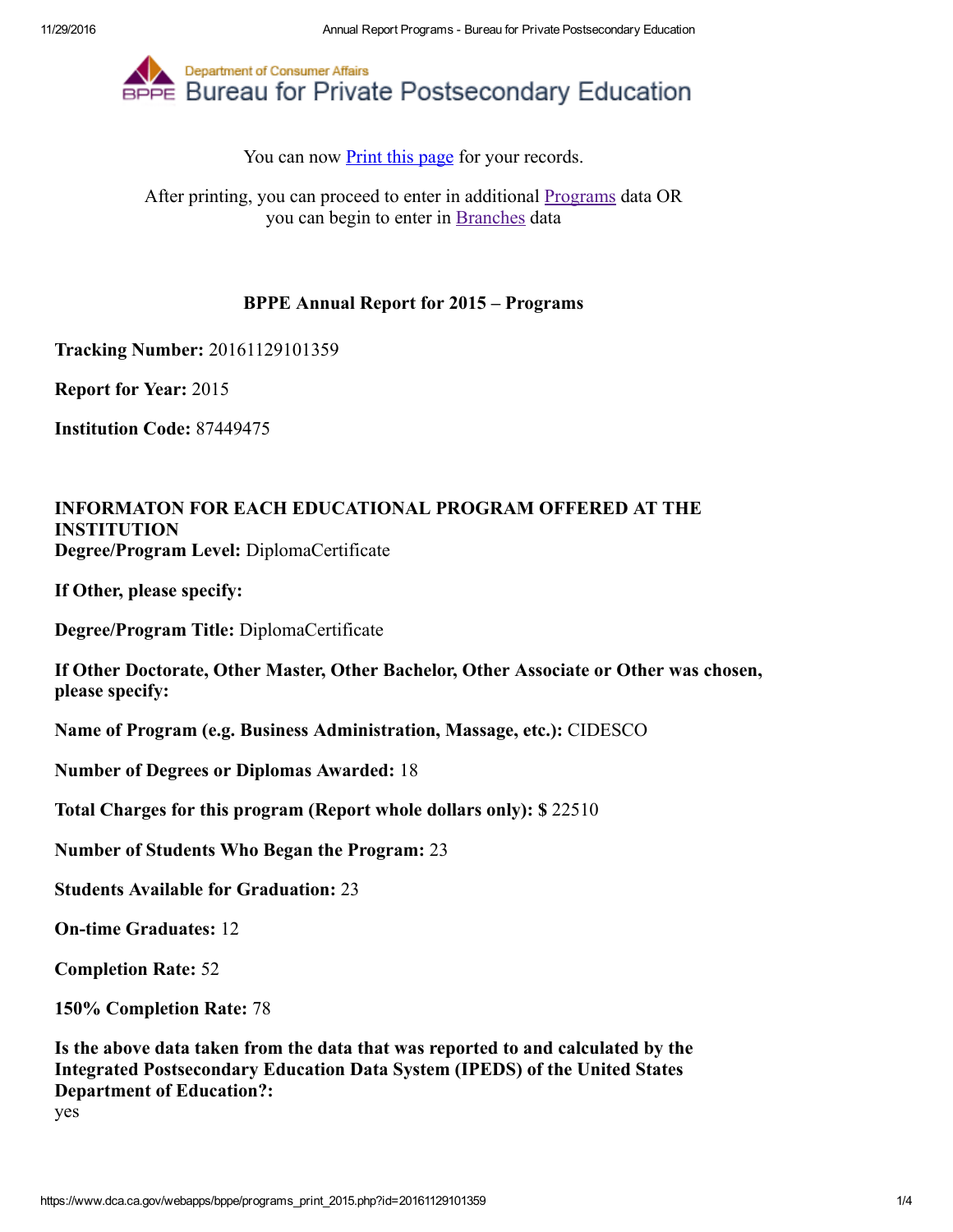PLACEMENT Graduates Available for Employment: 0

Graduates Employed in the Field: 0

Placement Rate: 0

Graduates employed in the field 20 to 29 hours per week: 0

Graduates employed in the field at least 30 hours per week: 0

Indicate the number of graduates employed: Single position in field: Concurrent aggregated positions in field (2 or more posistions at the same time): Freelance/self-employed: By the institution or an employer owned by the institution, or an employer who shared ownership with the institution:

EXAM PASSAGE RATE Does this educational program lead to an occupation that requires licensing?: yes

If Yes, please provide the information below (For each of the last two years): First Data Year (YYYY): 2014

Name of the licensing entity that licenses this field: CIDESCO

Name of Exam: CIDESCO Examination

Number of Graduates Taking Exam: 15

Number Who Passed the Exam: 13

Number Who Failed the Exam: 2

Passage Rate: 87

Is this data from the licensing agency that administered the exam?: yes

Name of Agency: CIDESCO

If the response to #28 was no, provide a description of the process used for attempting to contact students:

Second Data Year (YYYY): 2014

Name of the licensing entity that licenses this field: CIDESCO

Name of Exam: CIDESCO Examination

Number of Graduates Taking Exam: 16

Number Who Passed the Exam: 16

Number Who Failed the Exam: 0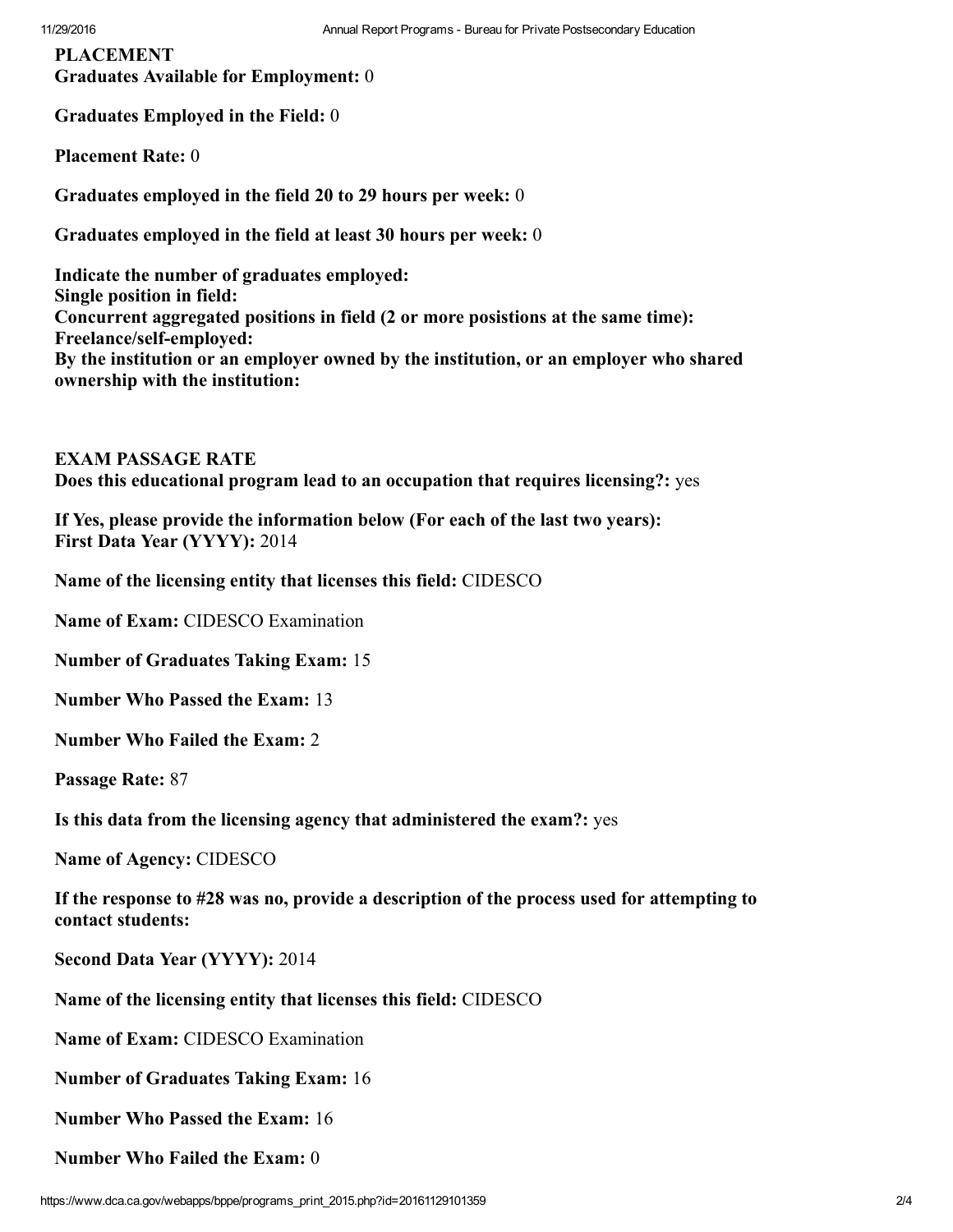Passage Rate: 100

Is this data from the licensing agency that administered the exam?: yes

Name of Agency: CIDESCO

If the response to #37 was no, provide a description of the process used for attempting to contact students:

Do graduates have the option or requirement for more than one type of licensing exam?:

Provide the names of other licensing exam options: Name of Option/Requirement: Gerard Gibbons

Name of Option/Requirement: Gerard Gibbons

Name of Option/Requirement: Gerard Gibbons

SALARY DATA Graduates Available for Employment: 0

Graduates Employed in the Field: 0

Graduates Employed in the Field Reported receiving the following Salary or Wage:

 $$0 - $5,000:0$ 

- $$5,001 $10,000:0$
- $$10,001 $15,000:0$
- $$15,001 $20,000:0$
- $$20,001 $25,000:0$
- $$25,001 $30,000:0$
- $$30,001 $35,000:0$
- $$35,001 $40,000:0$
- $$40,001 $45,000:0$
- $$45,001 $50,000:0$
- $$50,001 $55,000:0$
- $$55,001 $60,000:0$
- $$60,001 $65,000:0$
- $$65,001 $70,000:0$